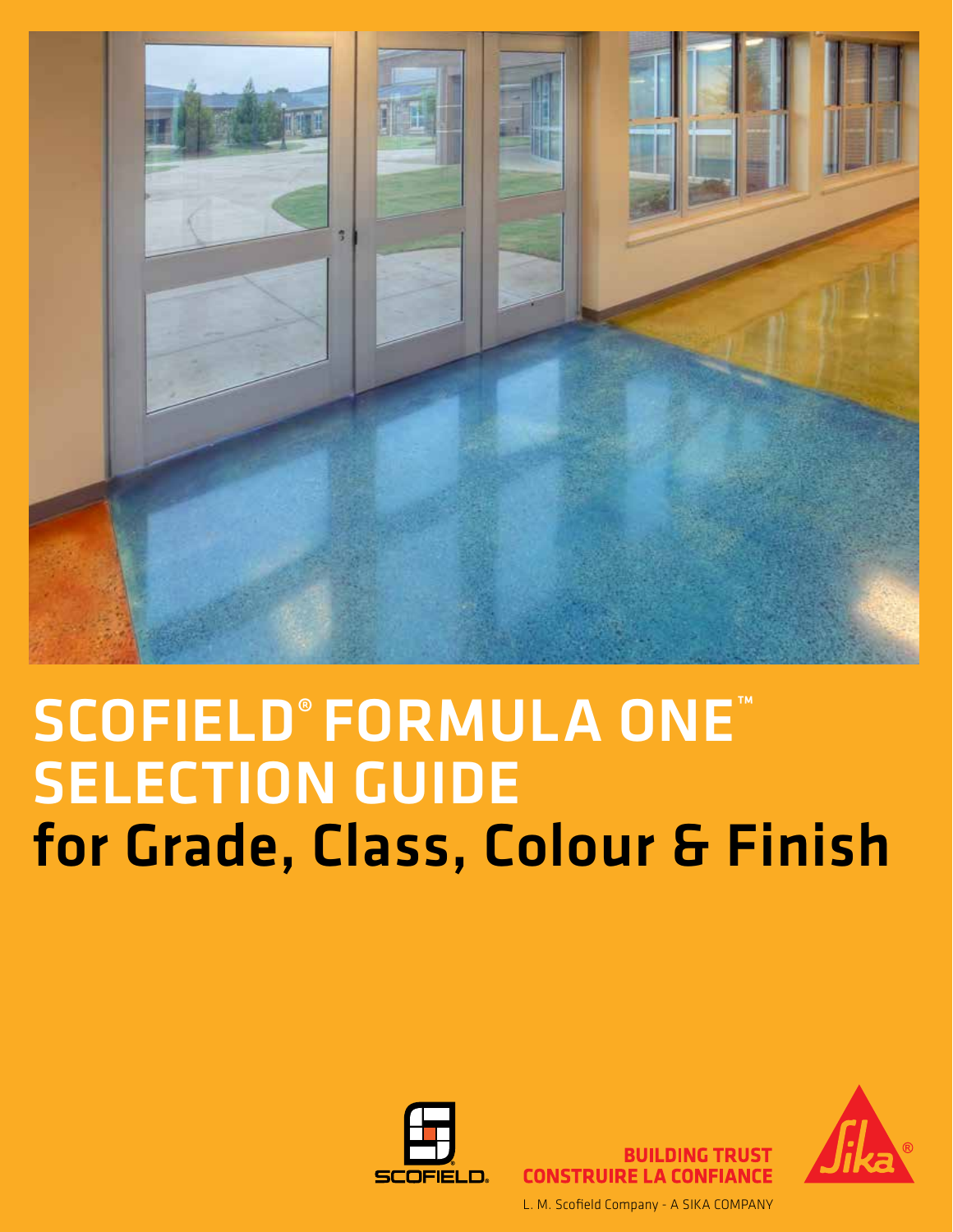### | Grade and Class Options |

# **SCOFIELD**® **Formula One**™

**Lithium Densifier MP**

## **1. Choose Grade**

#### GRADE 1



#### Light Sand Exposure

The SCOFIELD® Formula One™ Grade 1 light sand exposure is a ground and polished surface, typically exposing only the sand particles in the concrete floor. The Grade 1 finish is considered a "creamy looking" surface and is the most popular choice for Architectural Ground & Polished floors.

## **2. Choose Class**

#### **CLASS 1**



#### Low Reflectivity

The SCOFIELD® Formula One™ Class 1 finish (specified as 400 grit) results in a surface that exhibits a low level of specular reflectivity. After being polished to a 400 grit level, the SCOFIELD® Formula One™ Polished Concrete System Class 1 finish delivers a relatively low gloss reading. Simply put, this is the least shiny floor option.

#### GRADE 2



#### Salt and Pepper Exposure

The SCOFIELD® Formula One™ Grade 2 salt **& pepper exposure** is a ground and polished surface, typically exposing a spattering of aggregate in the concrete floor. The Grade 2 finish is most often chosen to give the appearance of an aged surface.



#### Medium Reflectivity

The SCOFIELD® Formula One™ Class 2 finish (specified as 800 grit) results in a surface that exhibits a moderate level of specular reflectivity, approaching a mirror-like surface. After being polished to an 800 grit level, the SCOFIELD® Formula One™ Polished Concrete System Class 2 finish delivers a medium level of gloss. This floor will reflect but will *not* be mirror-like.

#### GRADE 3



#### Aggregate Exposure

The SCOFIELD® Formula One™ Grade 3 aggregate exposure is a more heavily "cut" surface, typically exposing the greatest amount of larger aggregate in the concrete floor. The Grade 3 finish is the most often chosen option when the substrate has been seeded with custom aggregate.

**Note:** Regardless of the selected grade, use **SCOFIELD® Formula One™ Lithium Densifier MP** and one of the compatible Formula One**™** finishing options such as **SCOFIELD® Formula One™ Guard-W.**

#### CLASS<sub>3</sub>



#### High Reflectivity

The SCOFIELD® Formula One™ Class 3 finish (specified as 1500 grit) results in a surface that exhibits a high level of specular reflectivity and the most mirror-like surface. After being polished to a 1500 grit level, the SCOFIELD® Formula One™ Polished Concrete System Class 3 finish delivers a high level of gloss. **Note:** Foor flatness will influence the appearance of the reflection.

The Scofield Formula One Grade 1 finish removes the least amount of surface material, resulting in a more consistent appearance.

The Scofield Formula One Class 3 finish delivers increased levels of light reflectivity, resulting in a brighter appearance.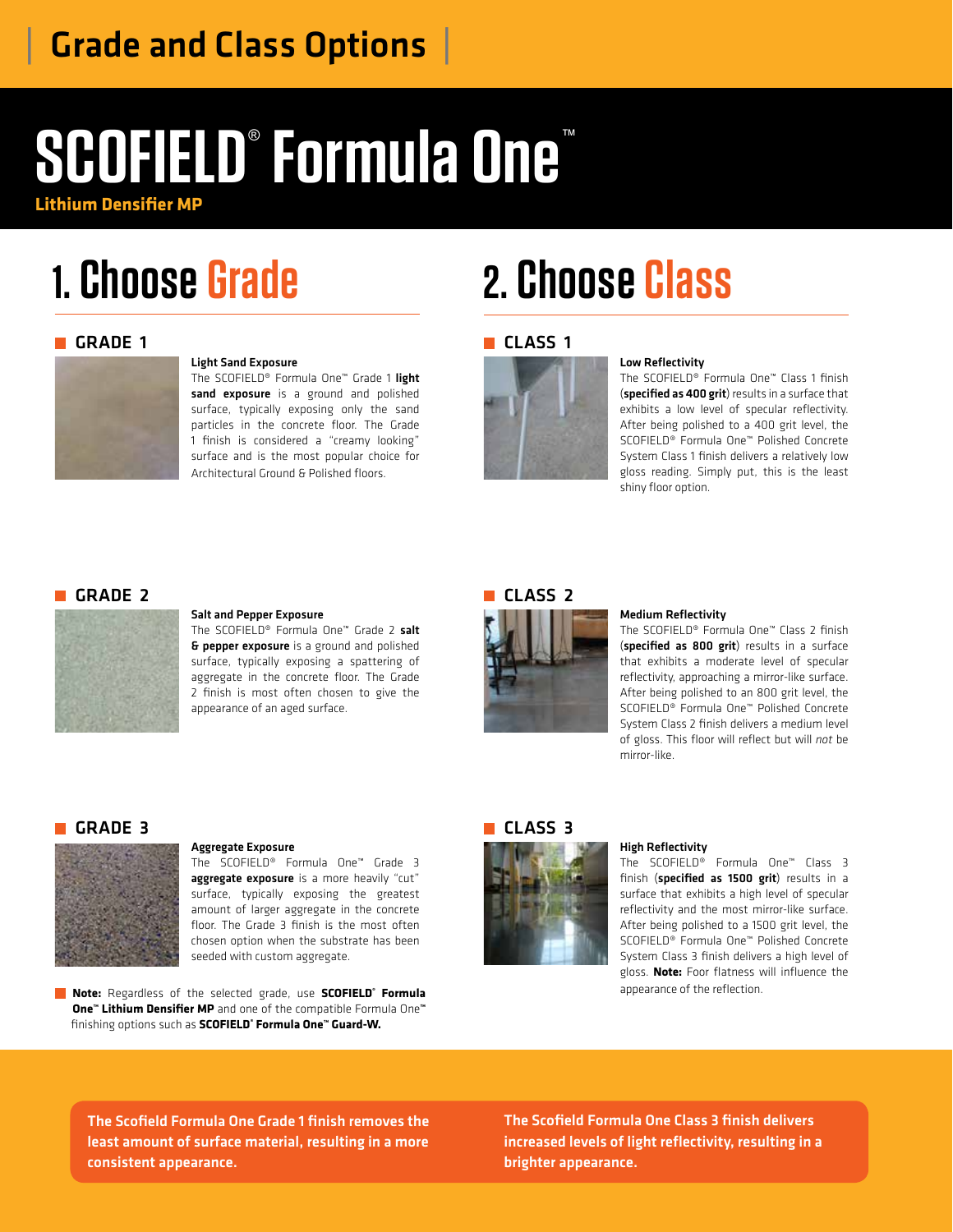### | Colour Options |

# **Polished Concrete System**

**Liquid Dye Concentrate Colour Chart A-432**

## **3. Choose Colour**

**SCOFIELD® Formula One™ Liquid Dye Concentrate** is a penetrating, translucent dye concentrate designed to colour interior concrete surfaces prior to being sealed, densified, or polished. Ideal for use on older interior slabs where acid stain cannot be used, or areas that must be quickly returned to service.





4135 Merlot 1395 Driftwood



















6085 Winter Sunset

Prior to beginning the job, always consult the appropriate Scofield® Formula One™ product data and safety sheets.



#### **BUILDING TRUST CONSTRUIRE LA CONFIANCE**



L. M. Scofield Company - A SIKA COMPANY